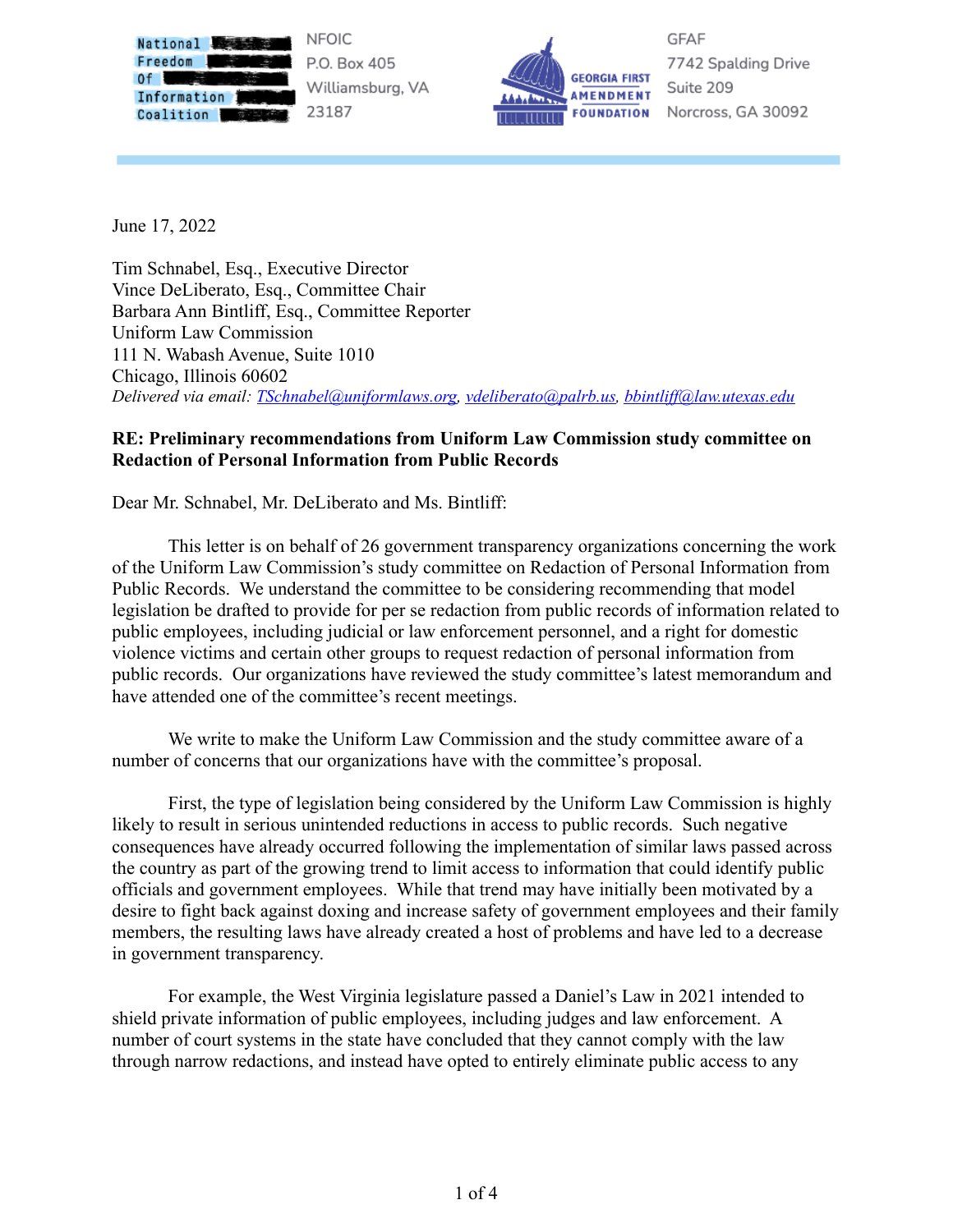address information in the court records system, including the addresses of criminal defendants and the office addresses of public employees.<sup>1</sup>

Florida courts have taken a similar approach to complying with rules designed to protect personal information in public records. In 2010, the Florida Supreme Court adopted amendments to the state rules governing the court system. The amendments required clerks' offices to review court records and redact any personal information therein prior to disclosing the records publicly. The rule was disastrous for public access, creating such delays and administrative headaches that many circuits began treating court records as presumptively closed to the public. Years of complaints from the public, government employees, and the media led the Florida Supreme Court to retract the rule, effective July 2021.<sup>2</sup>

The type of overreactions seen in West Virginia and Florida are not outliers. Indeed, according to a 2021 report from the National Freedom of Information Coalition, "the greatest threats to government transparency today are legal exemptions primarily focused on protecting individual privacy."<sup>3</sup> In our experience, many (if not most) government agencies are either unable or unwilling to carry out a tailored implementation of laws like the legislation that the Uniform Law Commission is considering. Redacting government employees' private information, such as cell phone numbers or home addresses, comes with high administrative burdens that most government agencies, particularly local agencies like police departments or city governments, do not have the resources to absorb. Furthermore, it may not even be possible to achieve such targeted redactions in many government databases.

Our expectation, as reinforced by real-world examples including those in West Virginia and Florida, is that agencies faced with high administrative burdens or with less nimble computer systems will take one of two approaches to sweeping redaction requirements: (1) like the courts in West Virginia or Florida, they will be overinclusive and opt to shield large amounts of data from the public; or (2) they will offload compliance costs to members of the public by charging anyone who requests records for the time it takes a government employee to go through all requested records and personally input appropriate redactions.<sup>4</sup>

<sup>1</sup> *Court Overreacting to Daniel's Law*, THE DOMINION POST (May 14, 2022), *available at* https://www.yahoo.com/news/editorial-court-overreacting-daniels-law-111800848.html.

<sup>2</sup> Max Marbut, *Filers will be responsible for redacting confidential information in certain cases*, JAX DAILY RECORD (June 22, 2021), https://www.jaxdailyrecord.com/article/ court-document-rules-changing-july-1.

<sup>3</sup> *States of Denial, NATIONAL FREEDOM OF INFORMATION COALITION (March 15, 2021), available at* https://drive.google.com/file/d/1L8yJY1Lrufg-rfqxFBqQfsi54BUhsBRK/view

<sup>4</sup> Redaction of public records already results in significant delays and high costs for the production of public records. Often, these delays and costs are prohibitive, leading the requester to abandon their efforts and never obtain the records they need. We expect that laws requiring redaction of private information of government employees, even in records that do not identify those employees by job title, will greatly increase the delays and costs associated with redactions, given the many contexts in which such laws would apply.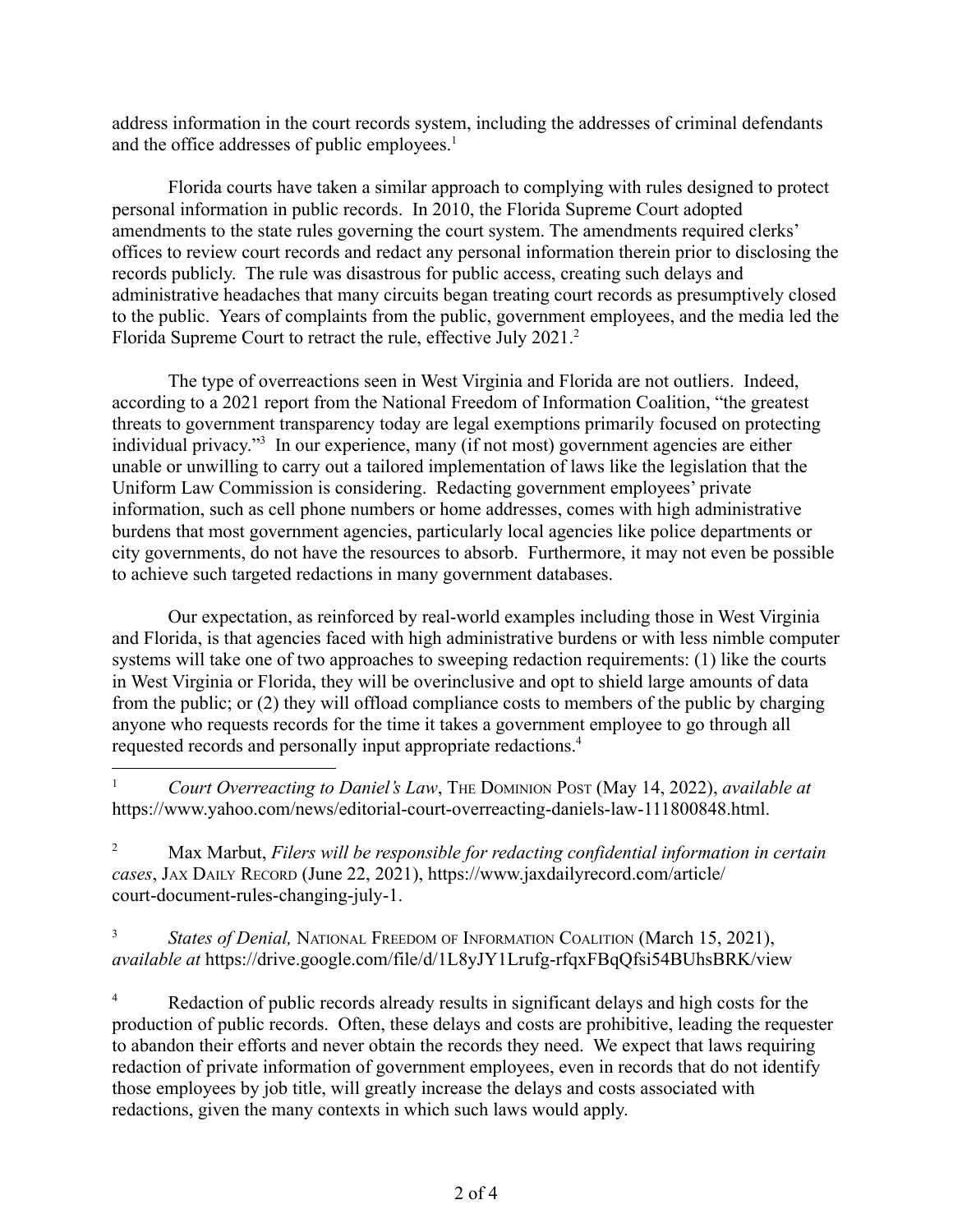Neither outcome will make government employees any safer but will only serve to meaningfully decrease access to information that should be public.

Second, even where government agencies narrowly and appropriately implement legislation requiring redaction of private information of public employees, there is still a real cost to such redactions. Such laws make it difficult to confirm identities of public employees, for example, where a state official has the same name as someone arrested for drunken driving.<sup>5</sup> In other words, the more barriers there are to journalists or members of the public linking a public official's name to personally identifying information, the greater the strain on accountability and oversight of those officials.

We encourage the Uniform Law Commission to consider the legitimate—and valuable—uses of the type of information that would be shielded from public view as a result of the model legislation being studied by the committee. In addition to the high value of such information in fostering oversight and accountability, such information assists the real estate industry and the public in powering title searches and in making insurance and financing determinations, and it enables consumer-focused resources like Zillow, Trulia and Rocket Mortgage, among other beneficial resources.

Third, as an alternative to the type of legislation being studied, the Uniform Law Commission should consider other measures that would not undermine government transparency. Redaction of personal information from public records would provide government officials a false sense of security and prove ineffective as a security measure, because bad actors are more likely to discover an official's whereabouts through already available sources, nefarious or legitimate. In many small communities, redacting personal identifiers would have no practical effect, because people tend to know who works for the local government and where they live.

Laws that directly target imminent and actual threats to government officials are more effective at protecting those officials without imposing the costs that come with shielding information from public access and giving government agencies a tool to seriously curtail existing transparency laws.

In our view, the existing proposal under consideration in the study committee would result in harmful and unnecessary damage to the public's right to conduct oversight of the government. As the study committee continues its work, we encourage both the Uniform Law Commission and the committee to consider the issues raised in this letter and to engage with government transparency advocates, including the signatories to this letter, to provide input on the committee's work.

<sup>5</sup> *States of Denial*, *supra* n.2, at 2.